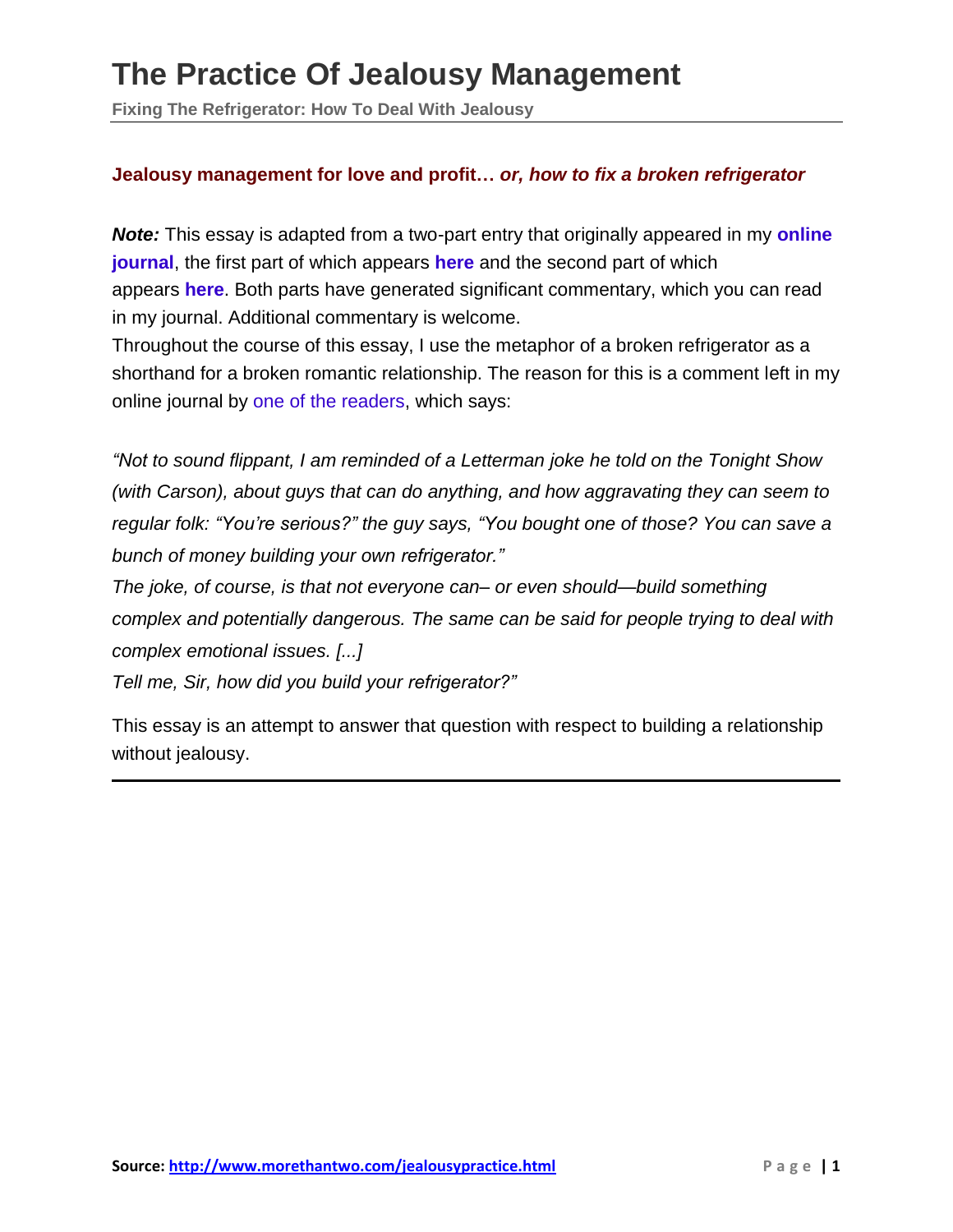**Fixing The Refrigerator: How To Deal With Jealousy**

**One of the central fixtures** in most polyamorous relationships, especially polyamorous relationships between an existing couple who begin with a monogamous relationship and then expand the relationship to include polyamory, is a set of rules or covenants designed to protect the existing relationship and to make the people in the relationship feel secure—in other words, to deal with issues like jealousy, insecurity, and threat. I'm going to use the metaphor of the refrigerator and bend it to my own ends.

**Let's assume your relationship is a refrigerator.** One day, a problem arises in your relationship—the refrigerator quits working. You walk into your kitchen, there's a puddle on the floor, and all your frozen pizzas and ice cream are a gooey mass in the bottom of the freezer. There are a few things you can do at this point, once you've mopped up the mess and scraped the remains of last night's lunch out of the fridge. One solution is to fix the refrigerator; another is to replace it. A third solution is to leave the refrigerator exactly where it is and change your life around the problem—"From this day forward, I will bring no frozen or refrigerated foods into this house." In the poly community, the last option is the one most people choose.

I'll get back to the fridge in a bit, though. First, let me say something important, which is that sometimes, fears have a purpose. I'm going to spend a good deal of the rest of this entry talking about fear and threat, and it's important to keep in mind that not all fear is irrational. Fear of snakes? Positive and healthy. Fear of spiders, or falling, or drowning? Positive and healthy. A lot of our distant ancestors had to die to bequeath us with these instinctual fears, and they've served us well. There's a difference between a rational fear and an irrational fear, a difference between a fear that genuinely keeps you safe and a fear that makes you contort your life (and the lives of the people around you) for no good reason. The latter kind of fear seeks only to protect itself, not to protect you and ironically, sometimes it creates the very thing you're afraid of!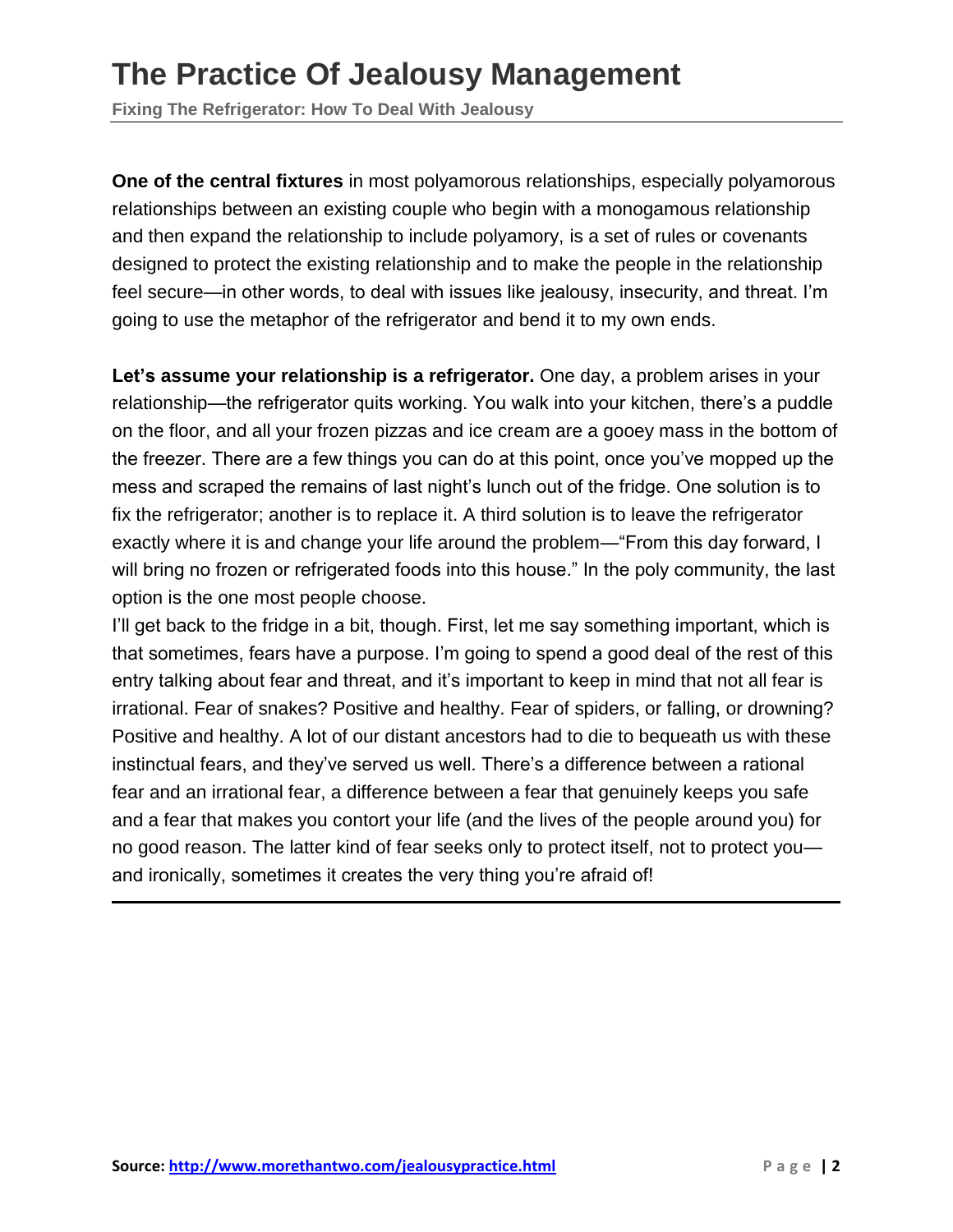**Fixing The Refrigerator: How To Deal With Jealousy**

**In a relationship, a fear or an insecurity** is a symptom of a problem. In some cases, the fear is perfectly rational and justified. An abused child lives in fear of his abusive parent for good reason; he has tangible reason to fear. In a healthy relationship, though, these fears are almost always irrational and unfounded.

Jealousy itself is an interesting emotion, because jealousy is a composite emotion that is based on other emotions. It's a second-order emotional response—something happens, that thing causes you to feel threatened or to feel insecure or to feel something negative about yourself, and then that fear or insecurity makes you feel jealous. For that reason, the root of jealousy is often surprisingly difficult to pin down and understand.

Instead, what happens is that people look at the event that is the proximal cause of the jealousy and assume that that event is the source of the problem. "My partner kisses another person, I feel jealous; therefore, it's the kiss that makes me jealous. The way to deal with the jealousy is to tell my partner to stop kissing people."

**Many years ago,** I was dating a woman I'd met at college, who I'll call R. During the course of our relationship, R started dating another close friend of mine, T. And for the first time in my life, for the first time in my history (at the time) of a half-dozen successful long-term poly relationships, I was jealous.

I don't mean "you know, this makes me uncomfortable" jealous. I mean "completely overwhelmed, smashed to pieces beneath a tidal wave of feelings I could not anticipate or predict or control; gut-wrenching, wanting-to-puke" jealous. I mean the kind of jealous that consumes every other feeling and leaves nothing but ashes behind. I'd never felt those things before, and when I was in the middle of those feelings the only thing the *only* thing—I could think about was making the feelings stop, however I could. Because it happened when she was with T, and didn't happen at other times, I made the logical, reasonable, and totally stupid assumption that the cause of the feelings was her relationship with T. From there, I reached the equally stupid conclusion that the thing that would make the jealousy go away was if she changed something about her behavior or her relationship with T. (I also didn't really recognize the jealousy for what it was, powerful as it was, because I'd never felt it before, which only reinforced the notion that it was "caused by" her relationship with him.)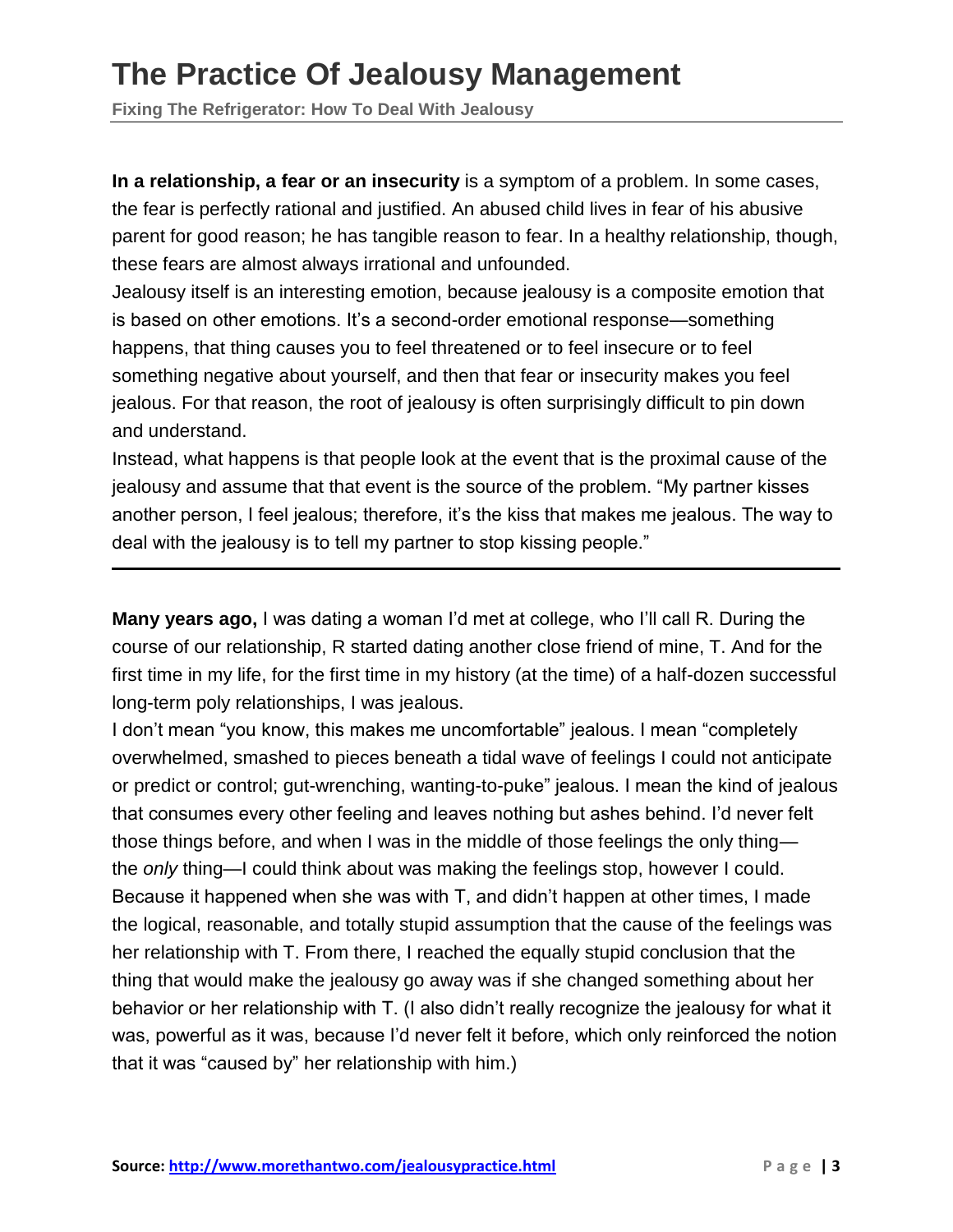**Fixing The Refrigerator: How To Deal With Jealousy**

I behaved pretty reprehensibly, playing passive-aggressive games and just generally acting like…well, like a lot of people dealing with their first crisis in a poly relationship act. Predictably, it destroyed my relationship with her. She went on to marry T and cut me out of her life completely; the very thing I was afraid of came to pass because of my jealousy. Had I not behaved the way I did, we'd probably still be close, almost 15 years later.

**In hindsight, now that I have** a lot more experience and a bit more emotional wisdom under my belt, I can see where I went wrong. When a person feels jealous, and attributes the jealousy to the things that trigger the jealousy, he doesn't actually understand the jealousy. It's a bit like a person who has never seen a rabbit except when it's being pursued by a dog believing that the dog is the cause of the rabbit. In reality, jealousy is built of other emotions; jealousy is not "caused" in any direct sense by the action that triggers it, but rather by a different emotional response to the act that triggers it.

In my case, R and I had never really discussed her relationship with T; nor had we talked about, in any capacity at all, what her intentions with T were or what effect, if any, that would have on her intentions with and her relationship with me. Put most simply, I saw her and T together, I had no idea what that meant for her and me, so I became afraid of being replaced. The fear of being replaced, in turn, led to the jealousy. Now, had I actually taken the time to examine the jealousy and really try to understand it, I probably would've figured that out. And, once I understood that the jealousy was caused by a fear of being replaced…well, a fear of being replaced is a fear that you can work with. A fear of being replaced, all things considered, is really not that difficult to address. All it requires is conversation about intentions, perhaps a bit of reassurance, and time enough to demonstrate that the conversations and reassurance are genuine, and hey, there you go.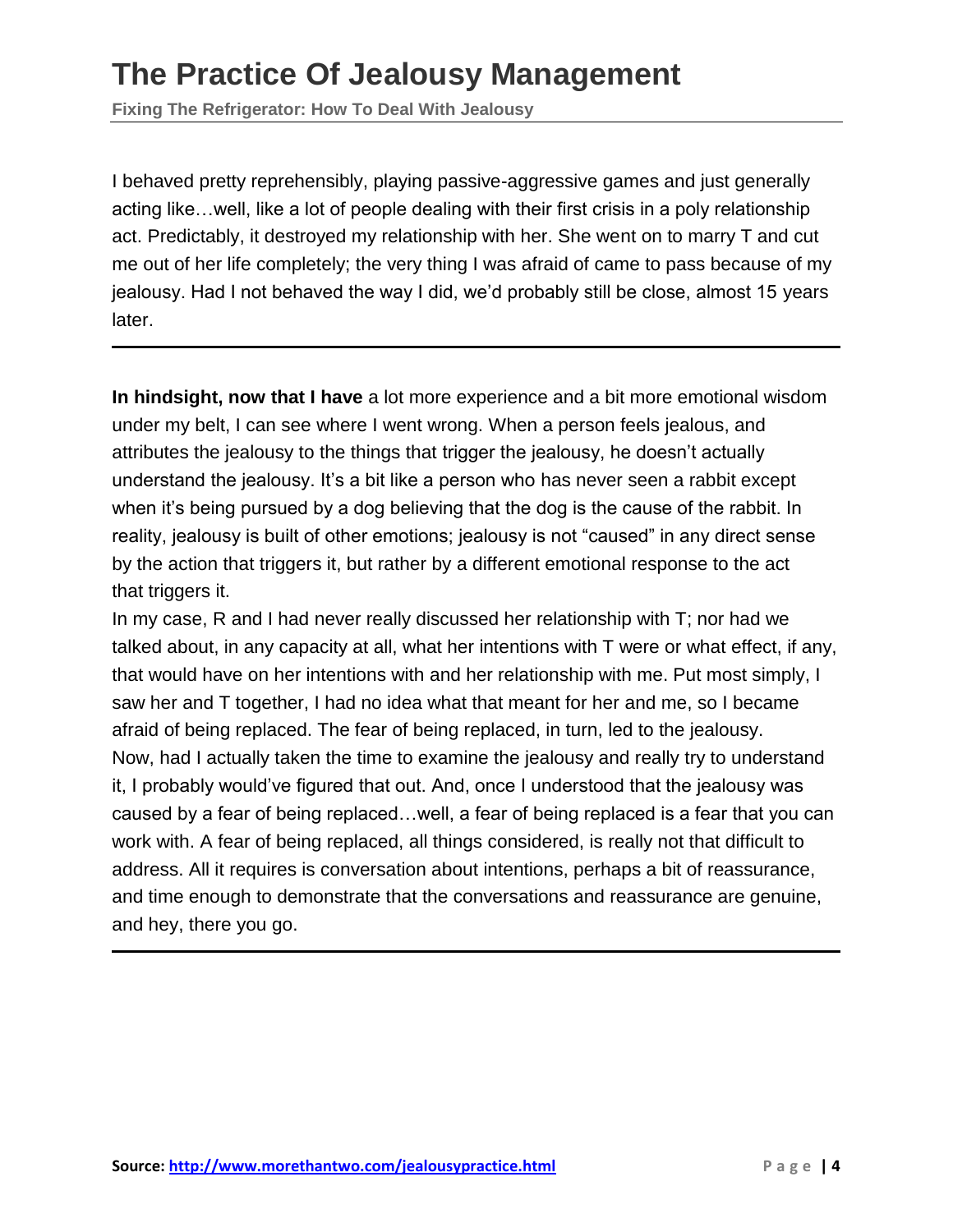**Fixing The Refrigerator: How To Deal With Jealousy**

#### **Getting back to the refrigerator:**

Fixing the refrigerator means doing exactly that. It means saying, "I know that I am feeling jealous. I know that the jealousy is brought about by some other emotion—some emotion that is triggered by the action that makes me jealous. I need to figure out what that other emotion is, and I need to figure out why that action triggers that emotion." Until you do that, you are helpless in the face of the jealousy. If you don't understand it, there is nothing you can do to address it. Trying to understand it isn't easy; when you're ass-deep in alligators, it's easy to forget that the initial goal was to drain the swamp, and when you're entirely overwhelmed by gut-wrenching emotions that are tearing you to pieces, it's easy to forget that these emotions are grounded in some other emotions. In the middle of jealousy, all you want is for the jealousy to stop, and you don't care how.

**So, you confuse the trigger with the cause.** You believe, erroneously, that the source of the jealousy is the action that triggers it. You see your partner kiss someone, you feel jealous, you want the jealousy to stop, you pass a rule: "No more kissing." This is the equivalent of saying "No more frozen food in the house." The problem is still there. The root has not been touched. The broken refrigerator is still sitting in the corner, dripping water. You haven't actually dealt with the underlying causes at all; you haven't addressed the insecurity or fear of loss or fear of being replaced; you've just "solved" the problem by shielding yourself from situations that might make you address it. You've "solved" the broken refrigerator by passing a rule against bringing refrigerated food into the house.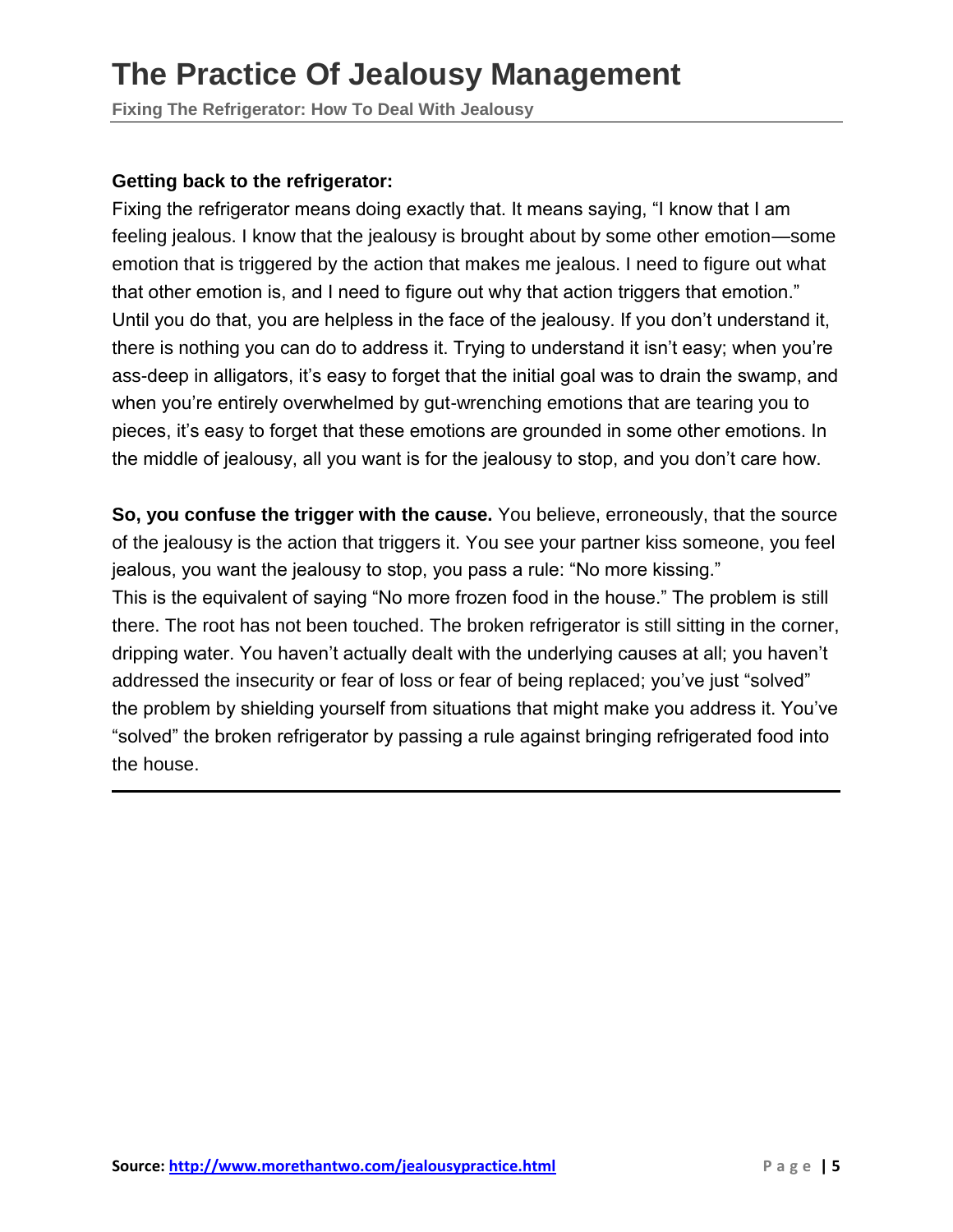**Fixing The Refrigerator: How To Deal With Jealousy**

**And then you do the same thing to anyone** else who comes in to your relationship. You tell anyone coming into the house, "Look, here's how it is. You can come over, you can have dinner with us, you can spend time here. but under no circumstances are you to bring any frozen food into these premises." And if anyone asks why—well, secondary partners don't get to ask why, do they? Those are the rules, take 'em or leave 'em. We Just Don't Talk About the giant, leaky, broken refrigerator in the corner. We don't talk about it and we don't allow anything that might make us confront the fact that the damn fridge is busted. No frozen foods. No kissing, no saying "I love you," no doing anything that might make us actually have to deal with the refrigerator. Take it or leave it.

**One common situation that arises** often among polyamorous people is a fear of competition, or a sense that another person who expresses an interest in your lover is threatening to you. Often, this fear is based on the idea that people who are like you are more threatening than people who are not; as a result, many times people in polyamorous relationships will pass rules like "I feel threatened if you have another partner who is the same sex as me. You can sleep with other people who are not of the same sex as I am, but do not become involved with people who are the same sex as I am."

Sometimes it works the other way: "I don't mind if you have partners of the same sex, because I know what they can offer you and I know I can compete with them, but I get insecure when you have partners of the opposite sex because they can provide an experience I can't." Whatever. The emotional process is pretty much the same. One consequence of a feeling like this (and believe me, this particular feeling is *very* common—so common it's a cliché) is a couple who will search for that mythical "Hot Bi Babe" who will sleep with both of them, on the idea that it'll keep anyone from feeling jealous.

In any event, the general idea is this: A person has an existing, primary relationship. One of them, or perhaps both of them, then begin sexual or romantic relationships with others. One of the people in the primary relationship has a jealousy response, such as "I don't care when you are with a partner of the same sex, but when you are with a partner of the opposite sex I feel insecure."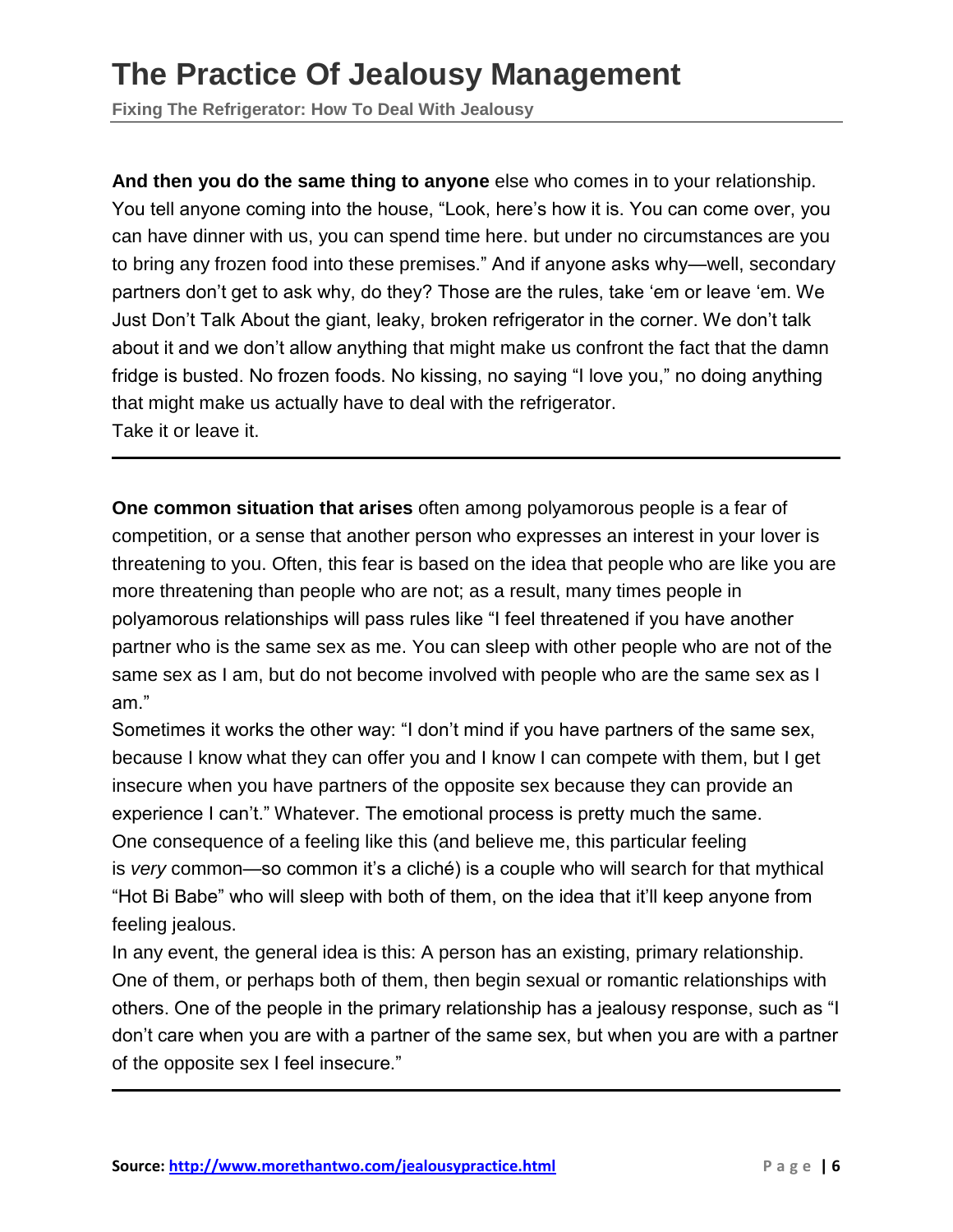**Fixing The Refrigerator: How To Deal With Jealousy**

**Now, put yourself in that position:** you are jealous when your partner has some sort of relationship with some other person under some particular circumstance, such as when your partner has sex with someone of the same sex as you. What do you do? Well, you have a few choices

You can take the "I'm not the boss of my partner, so I will let my partner do his thing; my jealousy is my issue to deal with, and I shouldn't feel it, so I won't" approach. That usually involves squashing or suppressing the jealousy, which in turn usually means sitting in a dark room crying and feeling like you're going to throw up when your partner is out having fun, sometimes combined with moodiness and passive-aggressiveness when your partner returns…y'know, just to spice things up.

Of course, you're going to feel like crap. Getting back to the refrigerator, this is like continuing to put food into the fridge even though you know it's broken. Result: wilted lettuce and sour milk. *Bon appétit!*

Or, you can say "I get jealous if my partner does X or Y with a person of Z sex, so we'll make a rule in our relationship: no X or Y with someone of Z sex." There you go, you don't feel jealous any more. Of course, the underlying cause is still there—you haven't fixed it. What will likely happen then is that six months down the road, you'll find that action W triggers the same jealousy. Okay, no biggie—we'll outlaw W too. But wait, action Q and S trigger jealousy too—who knew? Hey, we can handle this; we'll pass rules against Q and S. Oh, and against T, too, because T is, y'know, kinda like S. And we'll pass rules against—you know what, this other partner of yours is just making me feel jealous in general. Veto!!!

And then you end up with problems in your own relationship, because, y'know, unintended consequences and all that. One of the unintended consequences of vetoing a person your partner loves is that you hurt your partner; one of the predictable consequences of doing things that hurt your partner is you damage your relationship. Or, there's a third solution. You can break up with your partner, because you feel jealous when your partner does X with a person of sex Y, and your partner wants to do X with people of sex Y, and you don't like controlling your partner and you don't like feeling jealous, so this isn't the relationship for you.

Hey, at least it's an honest response. You've thrown the refrigerator away, and replaced it with a new one.

And that's about where your options end, right?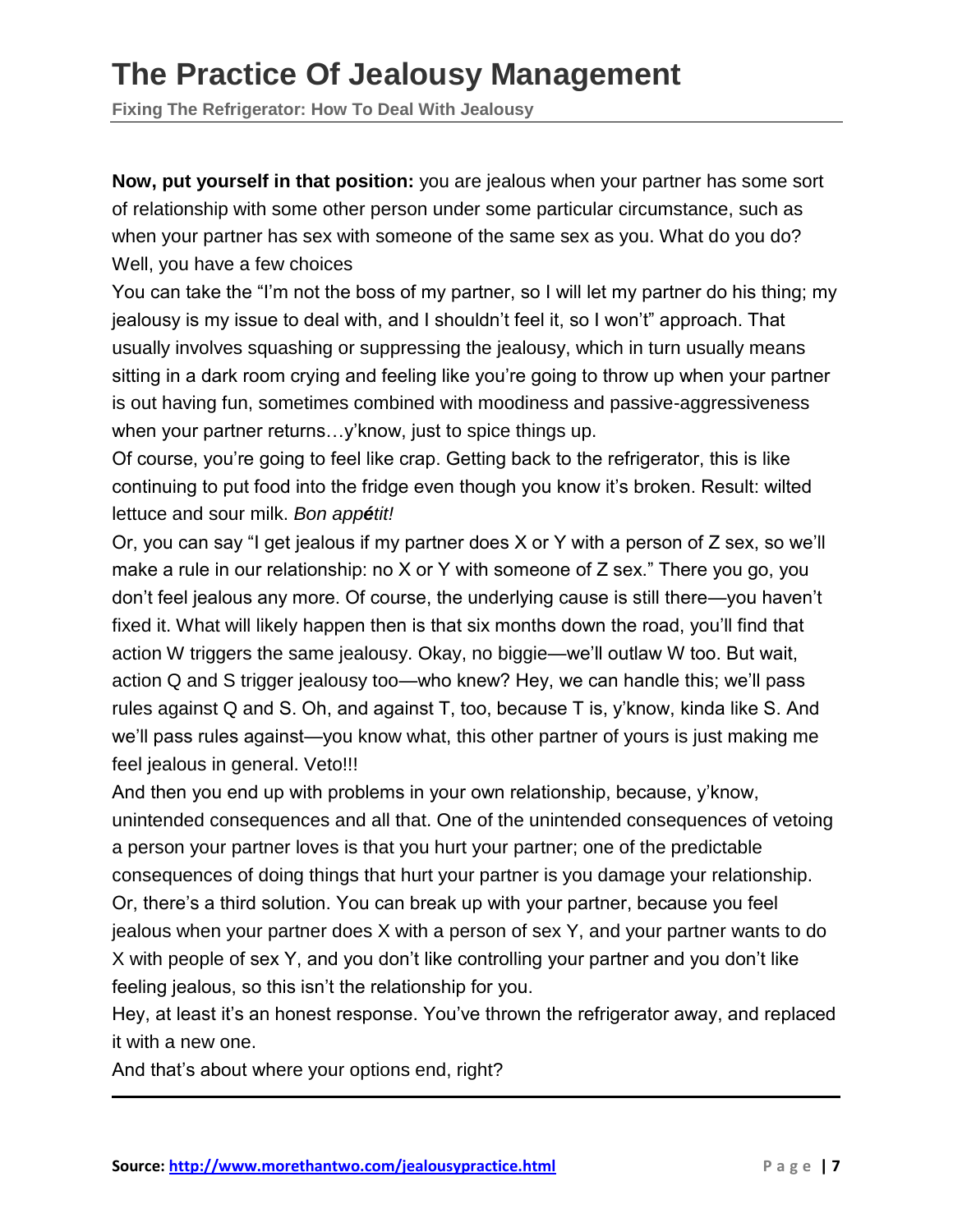**Fixing The Refrigerator: How To Deal With Jealousy**

**Wrong. There's another option.** You can fix the refrigerator.

In the past, when my partner has done something that's made me feel jealous, I've tried just ignoring it in the hopes that the jealousy will go away, and I've tried telling my partner not to do that thing any more, and neither one has ever really been effective. Nowadays, with a little experience and (I hope) a little more emotional maturity behind me, my response is much different. Were I in your partner's shoes, the conversation would go a bit differently:

I don't have any problem with my partner having a relationship with another man, but I'll continue using that as an example. If I did have a problem with that, the conversation between my partner and I might go something like this:

*"I am uncomfortable with this, and for some reason the idea of you playing alone with a* person of the same sex as you are is OK with me but the idea of you playing alone with *the person of the same sex as I am is not OK with me.*

*I do not understand these feelings yet, but they seem like they are rooted in some kind of fear (such as the fear that I cannot compete with someone of the same sex as me), or possibly some jealousy. I need to work on this, because I recognize that it is irrational and unjustified. Therefore, it is OK with me if you play with someone of either sex, but I will want to talk to you about it afterward, and analyze my feelings and reactions, and try to understand them so that I can address whatever is causing these reactions. After you are done, I will need some time with you so that we can work together at identifying what is causing this irrational emotional response on my part."*

That's what I mean when I say "fix the refrigerator."

**The nice thing about doing this** is that you can, if you have isolated the emotional response beneath the jealousy and identified positive ways to deal with it directly, end up in a position where you don't feel jealous anymore. Even when your partner does the things that used to trigger the jealousy. You just don't feel jealous any more. You do not need to pass rules banning certain behavior and you do not need to veto someone, because you don't feel jealous anymore.

The downside, though, is that your irrational fear will fight to protect itself; it won't go down easy. The thought process goes like this: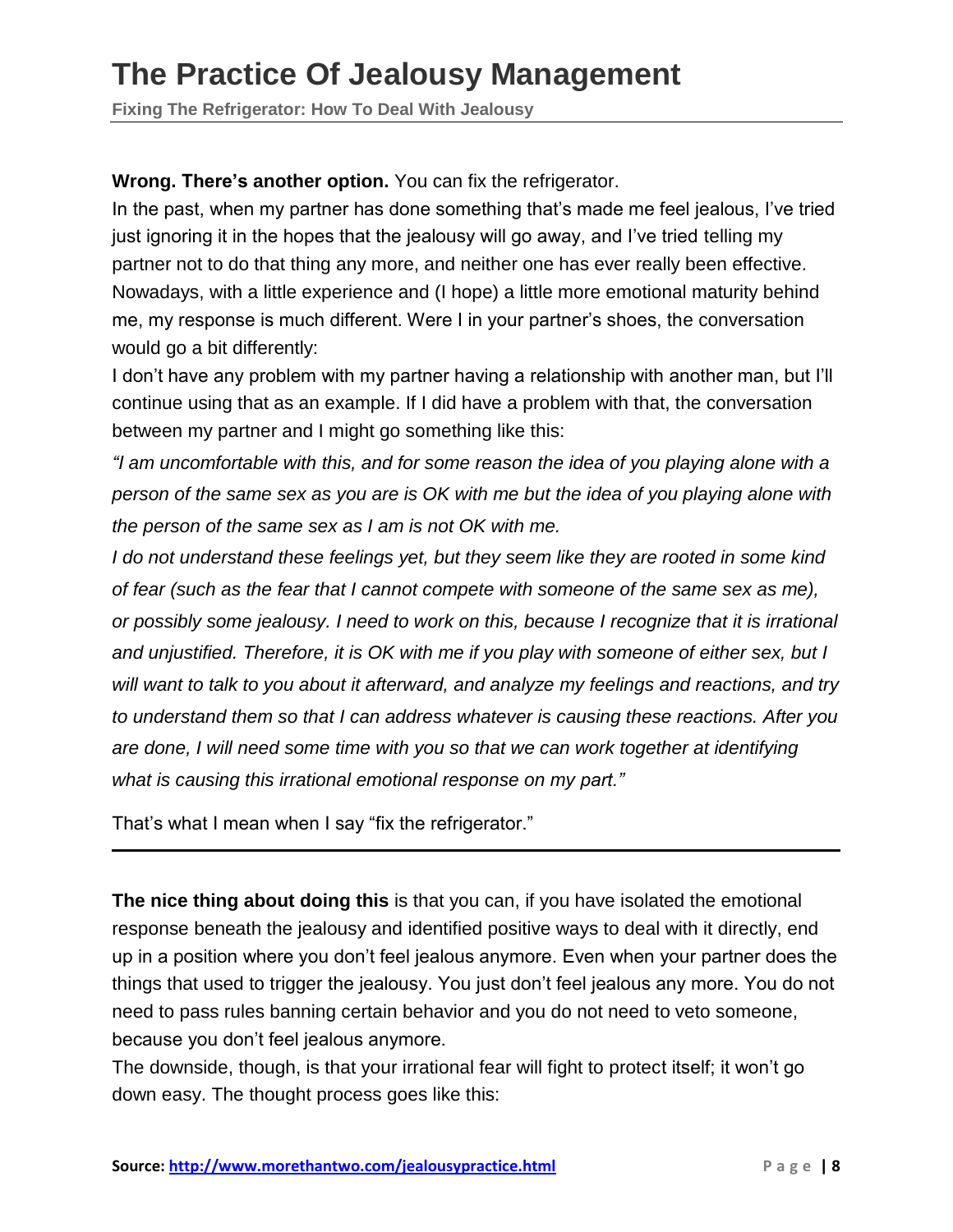**Fixing The Refrigerator: How To Deal With Jealousy**

*"If my partner does these things with someone of the same sex as me, then I might lose my partner, because someone else might give him the same things I give him. If I lose* my fear of losing my partner, I will no longer have a reason to ask my partner not to do *these things. If I don't have a reason to ask my partner not to do these things, then my partner will do them, because I know he wants to do them. If my partner does these things, I will lose my partner, because then someone else will give him the same things I* give him. So I better not get over my fear, because if I get over my fear, then I won't *have a reason to ask him not to do these things, and that means he'll do these things, and that means…I'll lose him!"*

And 'round and 'round it goes. You don't want to lose the fear, because you're afraid something bad will happen, and you can't give up the fear of something bad happening because if you do…you're afraid something bad will happen.

**Fixing the refrigerator requires a leap of faith.** It requires believing, even if your fear is telling you otherwise, that your partner is with you because your partner *wants to be with you.* If you start with the assumption that your partner wants to be with you, then anything becomes possible—including defeating your jealousy without passing rules. But you have to start there. You got to take it on faith, even when your fear is telling you otherwise—and believe me, it will.

**It also requires communication.** I'm not trying to suggest that if you are secure and confident in your relationship, and you don't try to pass rules banning the triggers for feelings like jealousy, that means you'll automatically know what you want. Far from it. In any relationship, communication is absolutely vital. Maintaining a healthy relationship means talking to your partner about how you feel and where you're at, even when you're feeling negative or destructive things.

But I have found that that works best when the communication is a *dialog,* not a *decree.* Rather than saying "I feel jealous when you do thus-and-such; I hereby forbid you to do thus-and-such," you say "I feel jealous when you do thus-and-such. Here's why I feel jealous; these are the things I'm afraid might happen. How can we all work together to address these things?"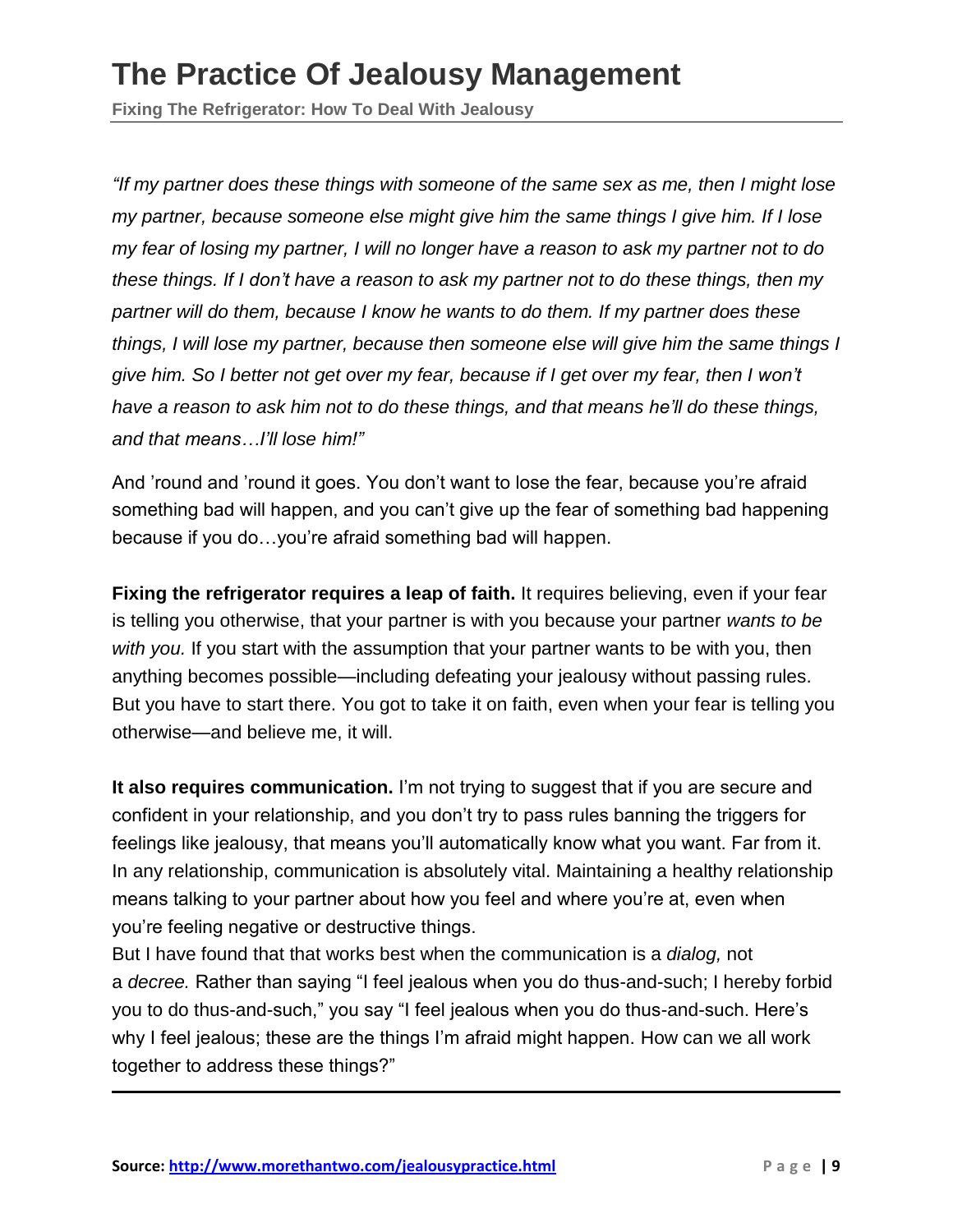**Fixing The Refrigerator: How To Deal With Jealousy**

**Now, if you're on your hands and knees** behind the refrigerator with a flashlight in your mouth, you probably don't want your partner trying to pile more food into the fridge while you're working on it, right? So it seems reasonable to say, "Honey, don't put any more food in there until I fix the problem, 'kay?" And this is exactly what many people will tell you they're doing when they say, "My partner does something with someone else, and it makes me feel jealous, so I told him not to do that thing any more—but only until I get to the bottom of it and deal with the jealousy."

All well and good, but you have to be really careful with this approach. If you're not, then what happens is that days turn into weeks, weeks turn into months, you're still uncomfortable with your partner doing whatever it is, months turn into years, and what's actually happened is that you've said you're going to fix the refrigerator but it's still sitting in the corner dripping water all over everything and, effectively, you're just not buying any refrigerated foods anymore.

**When dealing with a jealousy or insecurity issue,** it's important to differentiate between not wanting to do something because it's uncomfortable, and not wanting to do something because it's actually harmful. Some things are a no-brainer.

People often accuse me of being against rules of any sort in a relationship. Actually, this isn't the case at all; I have rules in all my relationships, and certain standards of behavior that are essential and non-negotiable for anyone who wants to be partnered with me. I do not intend to come across as saying that there should be no rules in a relationship. Quite the contrary; some rules are reasonable and prudent, and some fears are rational and justified.

A trivial example is sexual health. STDs are real. they exist, and they can kill you. Anyone in a sexual relationship of any sort, especially multiple sexual relationships, is well-advised to keep that in mind, and design a minimum standard of behavior for himself and his partners to deal with that risk. In fact, you'd have to be a fool or a madman not to think about STDs when you create your relationship arrangements, and fear of STDs is not only rational, it's downright prudent. Creating rules to protect yourself from this risk is a damn good idea.

Things aren't as clear-cut when you're dealing with emotional risk, however, Fears and insecurities are very, very clever at protecting and justifying themselves, and separating something that is actually harmful from something that's merely uncomfortable isn't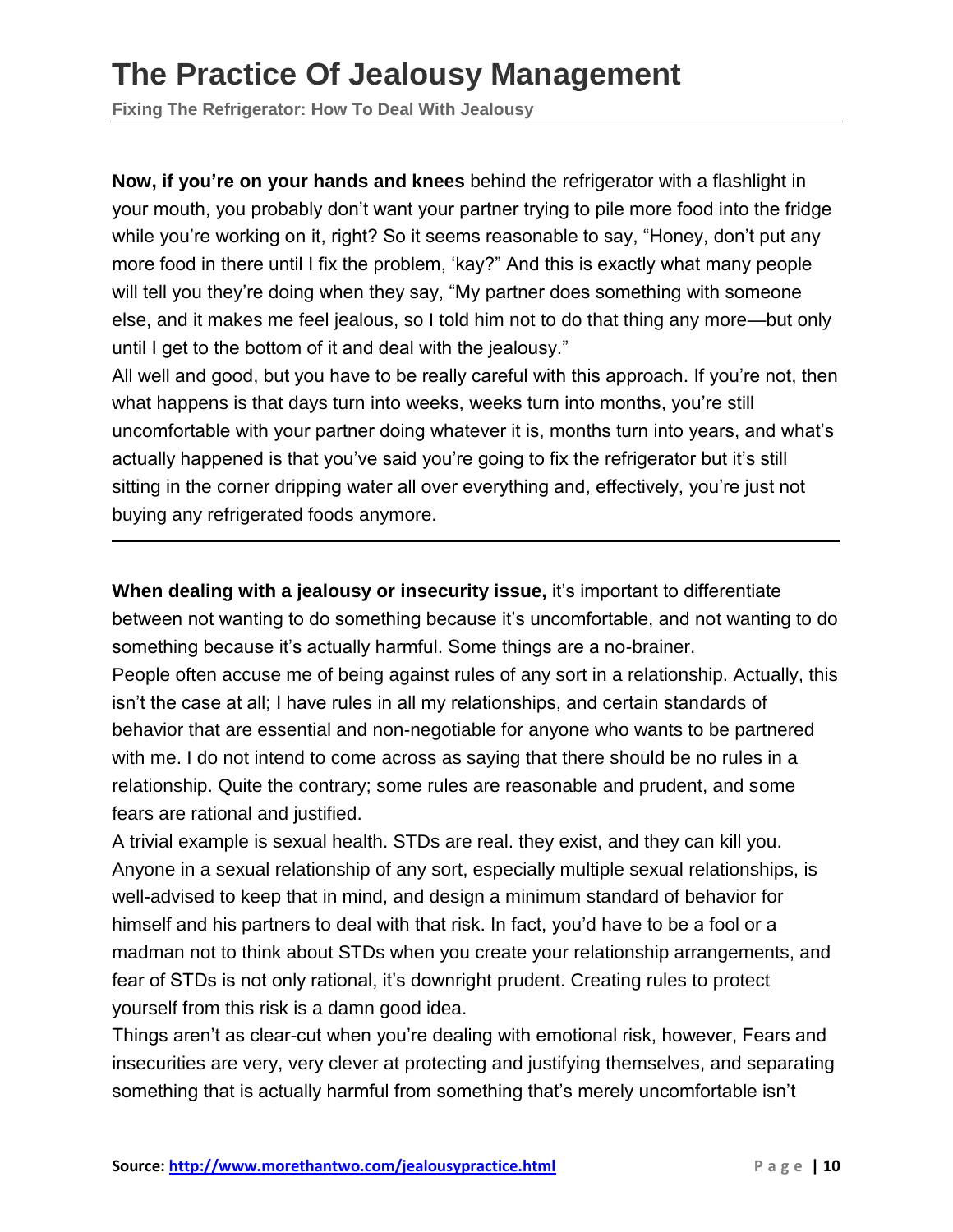**Fixing The Refrigerator: How To Deal With Jealousy**

always easy. It requires work. It requires examining, with an unflinching eye, what it is you're afraid of and what it is you think will happen if your partner continues doing the thing that makes you jealous. And above all, it requires that you ask yourself, on a regular basis, what is the point of all this?

**Many people in the poly community seem to be inherent pessimists,** and to have a worst-case scenario of relationship.

What I mean by that is that many people start their polyamorous relationships from the perspective that polyamory itself is inherently destructive, you can't reasonably expect your poly relationships to be healthy and positive, and if you don't ride herd on them all the time and manage your relationships and your partner's behavior strictly, all that will happen is you'll lose everything.

You see this in the language that people use to describe their relationships. "Well, we do primary/secondary in order to *protect* the primary relationship." Protect the primary relationship? Protect it from what? The basic premise is that if you DON'T do primary/secondary, then you'll automatically find yourself in a situation that destroys the primary relationship; after all, if that were not the case, why would you need these structures to "protect" the existing relationship in the first place? If you believe that you need these rules in order to make sure your needs are met, then what is it that makes you think that another person's needs must automatically come at the expense of your own?

**When you start from the default assumption** that other relationships are a threat, and you need to manage and control that threat, then of course it makes sense to assume that part of managing that threat means passing rules that place strict controls on your other relationships. But if you start from the default assumption that polyamory is implicitly threatening to your existing relationship, then what the hell are you doing poly for?

But wait, it gets worse! You see, people's behaviors don't spring from a vacuum. People act the way they do for a reason. If your partner's behavior, left unchecked, is disrespectful to you and recklessly disregards your needs, then you don't really solve the problem by placing controls on his behavior. The problem runs deeper than that.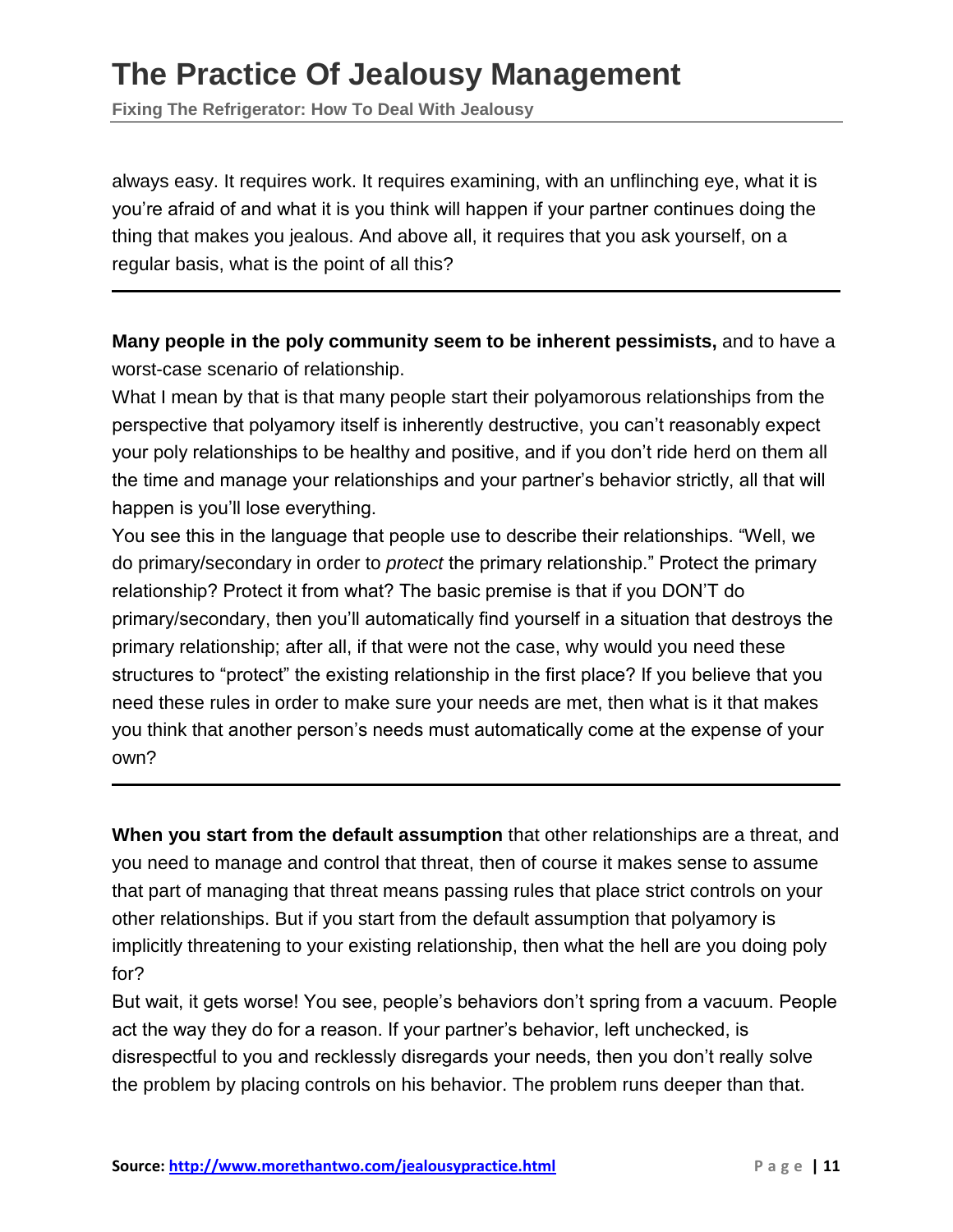**Fixing The Refrigerator: How To Deal With Jealousy**

And on the contrary, if your partner loves and respects you and wants to do right by your relationship, then you don't need to place controls on his behavior; his behavior will reflect the fact that he wants to do right by you, and does so because he chooses to, not because you make him. As Shelly wrote elsewhere, behavior is an emergent phenomenon. You don't actually control your partner's heart by controlling his behavior. If your partner's heart is not really with your relationship, making rules won't protect your relationship; if your partner's heart is with your relationship, making rules to protect the relationship is unnecessary.

**Let's get back to not putting vegetables** into the fridge while it's being fixed. Yes, this is a very, very good idea. It is not always true that a person who says "not now" actually means "not ever." There are many people who say "not now" because they are, in fact, working on the problem, and sometimes working on the problem takes time. Here's the thing, though. Working on the problem means *working on the problem.* It means taking affirmative action toward addressing the underlying jealousy. It means making progress.

What can sometimes happen is that a person can sincerely believe that he wants to address the underlying insecurities or fears behind his jealousy, and he can genuinely imagine a time when he does not have those fears and his partner can do whatever it is that triggers the jealousy. But you aren't going to get from here to there without discomfort. If you wait for a time when you no longer feel uncomfortable, then you'll be waiting forever, and that time will never come, because the very act of working on the fears and insecurities means being uncomfortable. You cannot challenge a fear without exposing yourself to it. You cannot fix the refrigerator until you actually get on your hands and knees and crawl around behind it and start tinkering with the guts of the thing with a flashlight in your mouth, and that's uncomfortable. If you say "Don't do this until I feel comfortable with it" and then you don't challenge your discomfort, you are saying "Don't do this" and sneaking the rule in the back door. If your relationship is broken and three weeks later you're still saying "No, honey, don't bring any frozen foods home yet, it's still not working," what kind of progress are you making?